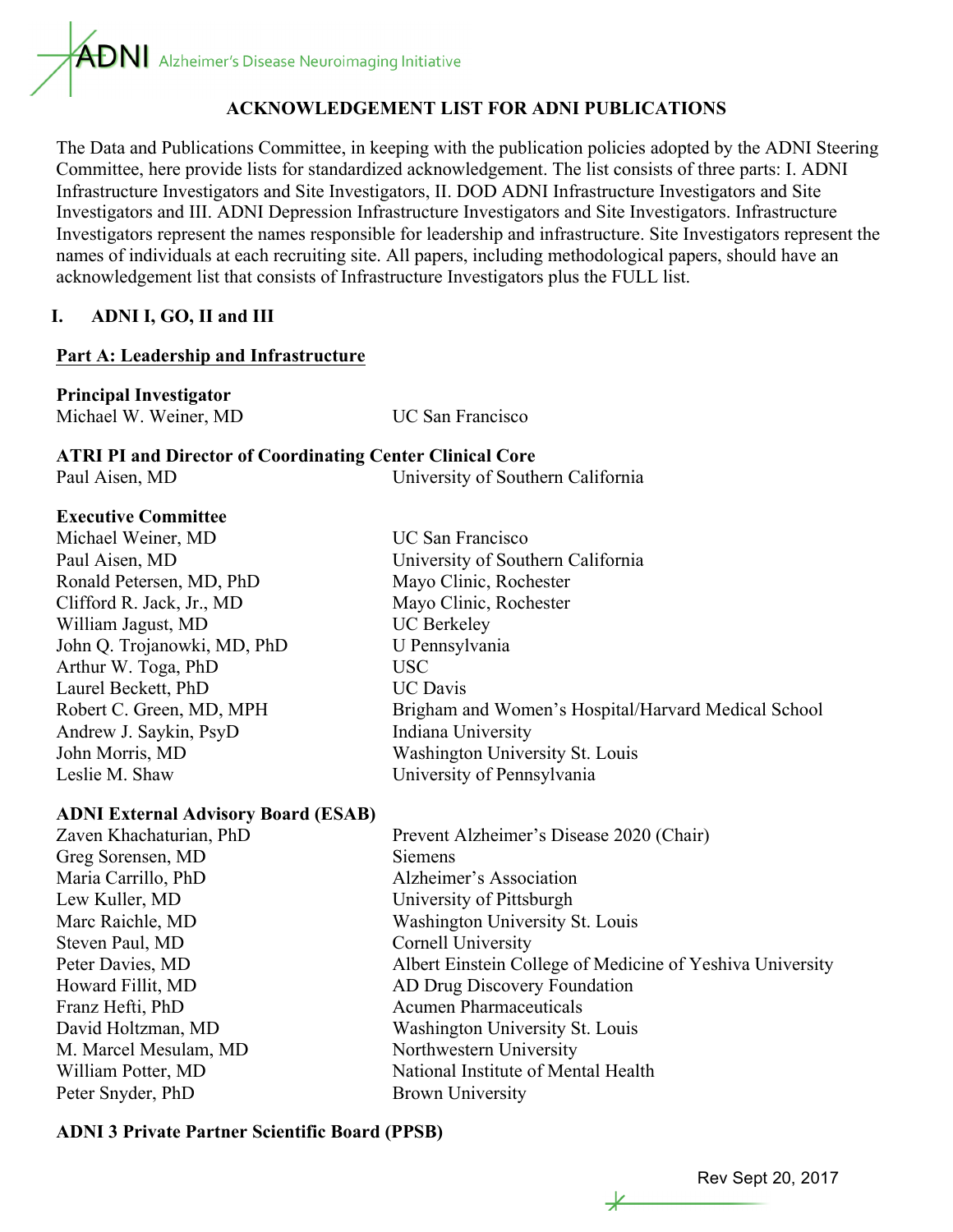

Eli Lilly (Chair)

# **Data and Publications Committee**

| Robert C. Green, MD, MPH                                                   | <b>BWH/HMS</b> (Chair)                                                |
|----------------------------------------------------------------------------|-----------------------------------------------------------------------|
| <b>Resource Allocation Review Committee</b><br>Tom Montine, MD, PhD        | University of Washington (Chair)                                      |
| <b>Clinical Core Leaders</b><br>Ronald Petersen, MD, PhD<br>Paul Aisen, MD | Mayo Clinic, Rochester (Core PI)<br>University of Southern California |

# **Clinical Informatics and Operations**

| Gustavo Jimenez, MBS     | <b>USC</b> |
|--------------------------|------------|
| Michael Donohue, PhD     | <b>USC</b> |
| Devon Gessert, BS        | <b>USC</b> |
| Kelly Harless, BA        | <b>USC</b> |
| Jennifer Salazar, MBS    | <b>USC</b> |
| Yuliana Cabrera, BS      | <b>USC</b> |
| Sarah Walter, MSc        | <b>USC</b> |
| Lindsey Hergesheimer, BS | <b>USC</b> |

#### **Biostatistics Core Leaders and Key Personnel**

| Laurel Beckett, PhD  | UC Davis (Core PI) |
|----------------------|--------------------|
| Danielle Harvey, PhD | <b>UC</b> Davis    |
| Michael Donohue, PhD | UC San Diego       |

#### **MRI Core Leaders and Key Personnel**

Matthew Bernstein, PhD Mayo Clinic, Rochester Nick Fox, MD University of London Norbert Schuff, PhD UCSF MRI Charles DeCArli, MD UC Davis Bret Borowski, RT Mayo Clinic Jeff Gunter, PhD Mayo Clinic Matt Senjem, MS Mayo Clinic Prashanthi Vemuri, PhD Mayo Clinic David Jones, MD Mayo Clinic Kejal Kantarci Mayo Clinic Chad Ward Mayo Clinic

Clifford R. Jack, Jr., MD Mayo Clinic, Rochester (Core PI) Paul Thompson, PhD UCLA School of Medicine

# **PET Core Leaders and Key Personnel**

William Jagust, MD UC Berkeley (Core PI) Robert A. Koeppe, PhD University of Michigan Norm Foster, MD University of Utah Chet Mathis, MD University of Pittsburgh

Eric M. Reiman, MD Banner Alzheimer's Institute Kewei Chen, PhD Banner Alzheimer's Institute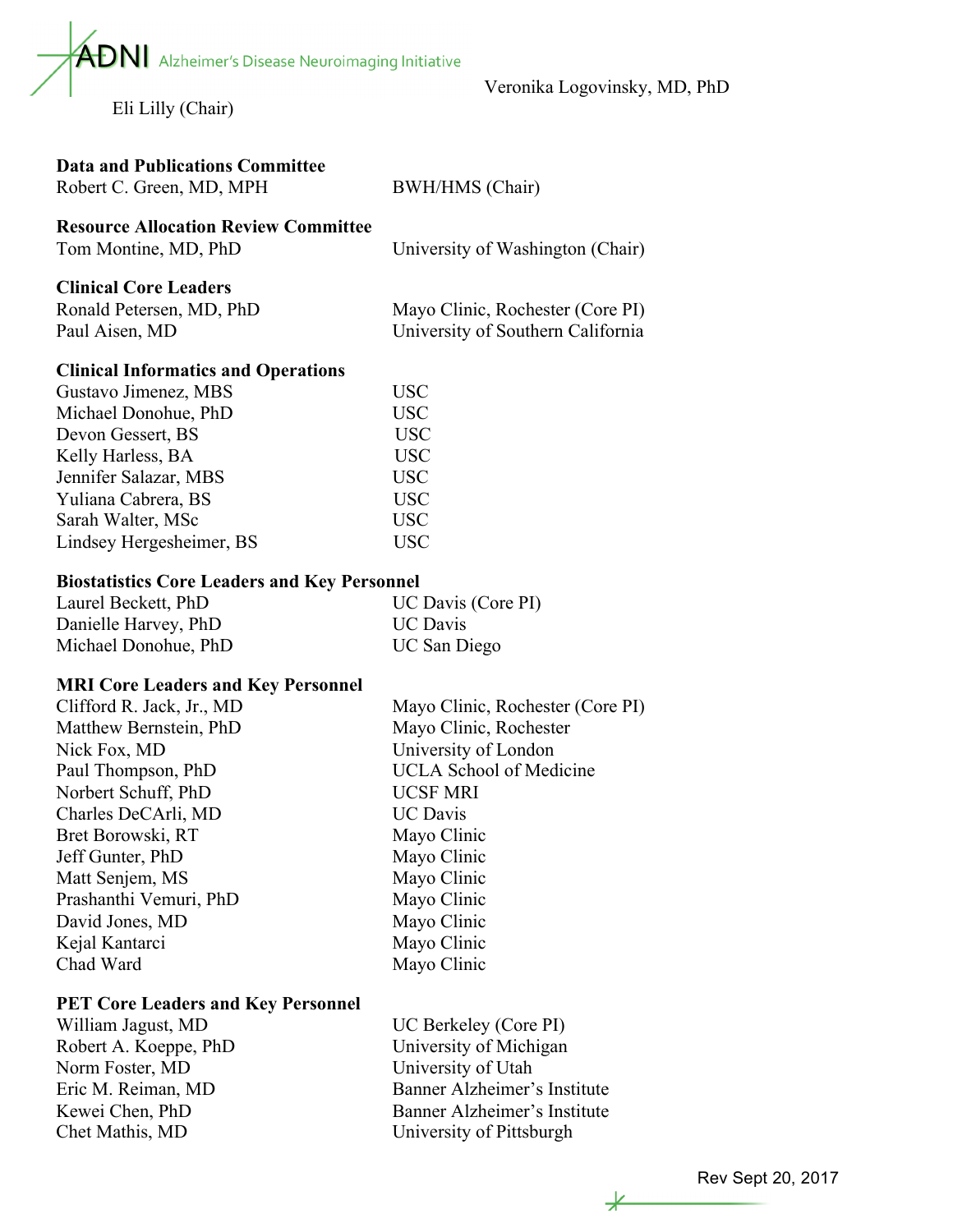Berkeley

# **Neuropathology Core Leaders**

John C. Morris, MD<br>
Washington University St. Louis<br>
Nigel J. Cairns, PhD, FRCPath<br>
Washington University St. Louis Nigel J. Cairns, PhD, FRCPath Washington University St. Louis<br>
Erin Franklin, MS, CCRP Washington University St. Louis Lisa Taylor-Reinwald, BA, HTL (ASCP) – Past Investigator

Washington University St. Louis<br>Washington University St. Louis

# **Biomarkers Core Leaders and Key Personnel**

John Q. Trojanowki, MD, PhD UPenn School of Medicine Virginia Lee, PhD, MBA UPenn School of Medicine Magdalena Korecka, PhD UPenn School of Medicine Michal Figurski, PhD UPenn School of Medicine

Leslie M. Shaw, PhD UPenn School of Medicine

# **Informatics Core Leaders and Key Personnel**

| Arthur W. Toga, PhD | USC (Core PI) |
|---------------------|---------------|
| Karen Crawford      | -USC          |
| Scott Neu, PhD      | <b>USC</b>    |

#### **Genetics Core Leaders and Key Personnel**

| Andrew J. Saykin, PsyD | Indiana University |
|------------------------|--------------------|
| Tatiana M. Foroud, PhD | Indiana University |
| Steven Potkin, MD UC   | UC Irvine          |
| Li Shen, PhD           | Indiana University |
| Kelley Faber, MS, CCRC | Indiana University |
| Sungeun Kim, PhD       | Indiana University |
| Kwangsik Nho, PhD      | Indiana University |
|                        |                    |

#### **Initial Concept Planning & Development**

Michael W. Weiner, MD UC San Francisco Lean Thal, MD UC San Diego Zaven Khachaturian, PhD Prevent Alzheimer's Disease 2020

#### **Early Project Proposal Development**

Leon Thal, MD UC San Diego Neil Buckholtz National Institute on Aging Michael W. Weiner, MD UC San Francisco Peter J. Snyder, PhD Brown University Steven Paul, MD Cornell University Marilyn Albert, PhD<br>
Richard Frank, MD, PhD<br>
Richard Frank Consulting Richard Frank, MD, PhD

# **NIA**

William Potter, MD National Institute of Mental Health Zaven Khachaturian, PhD Prevent Alzheimer's Disease 2020

John Hsiao, MD National Institute on Aging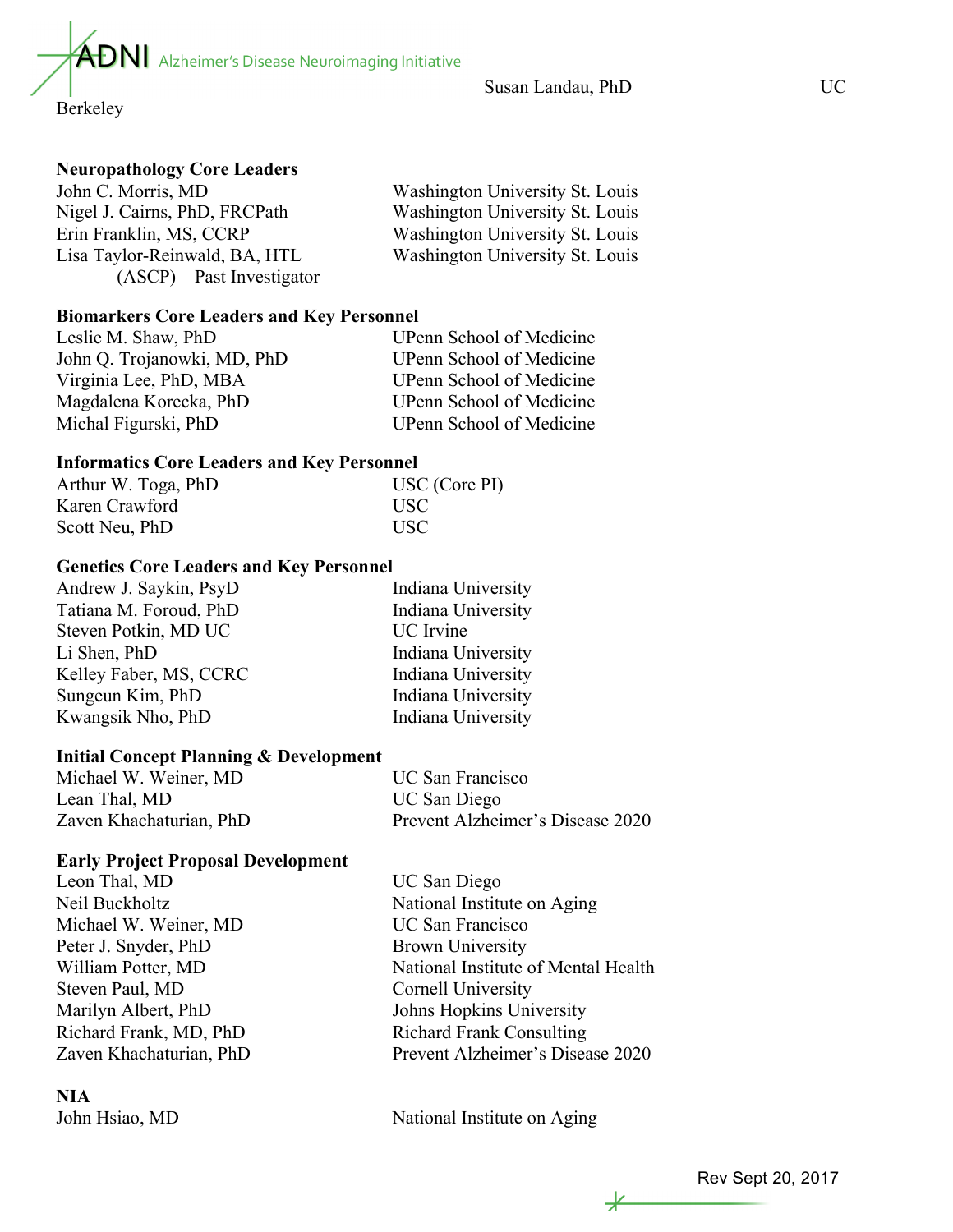$\textcolor{blue}{\mathbf{DM}}$  Alzheimer's Disease Neuroimaging Initiative

# **Part B: Investigators By Site**

#### **Oregon Health & Science University:**

Joseph Quinn, MD Lisa C. Silbert, MD Betty Lind, BS Jeffrey A. Kaye, MD, A. – Past Investigator Raina Carter, BA – Past Investigator Sara Dolen, BS – Past Investigator

# **University of Southern California:**

Lon S. Schneider, MD Sonia Pawluczyk, MD Mauricio Becerra, BS Liberty Teodoro, RN Bryan M. Spann, DO, PhD – Past Investigator

#### **University of California – San Diego:**

James Brewer, MD, PhD Helen Vanderswag, RN Adam Fleisher, MD – Past Investigator

# **University of Michigan:**

Jaimie Ziolkowski, MA, BS, TLLP Judith L. Heidebrink, MD, MS Joanne L. Lord, LPN, BA, CCRC – Past Investigator

# **Mayo Clinic, Rochester:**

Ronald Petersen, MD, PhD Sara S. Mason, RN Colleen S. Albers, RN David Knopman, MD Kris Johnson, RN – Past Investigator

# **Baylor College of Medicine:**

Javier Villanueva-Meyer, MD Valory Pavlik, PhD Nathaniel Pacini, MA Ashley Lamb, MA Joseph S. Kass, MD, LD, FAAN Rachelle S. Doody, MD, PhD – Past Investigator Victoria Shibley, MS – Past Investigator Munir Chowdhury, MBBS, MS – Past Investigator Susan Rountree, MD – Past Investigator Mimi Dang, MD – Past Investigator

# **Columbia University Medical Center:**

Yaakov Stern, PhD Lawrence S. Honig, MD, PhD Karen L. Bell, MD Randy Yeh, MD

#### **Washington University, St. Louis:**

Beau Ances, MD, PhD, MSc John C. Morris, MD David Winkfield, BS Maria Carroll, RN, MSN, GCNS-BC Angela Oliver, RN, BSN, MSG Mary L. Creech, RN, MSW – Past Investigator Mark A. Mintun, MD – Past Investigator Stacy Schneider, APRN, BC, GNP – Past Investigator

#### **University of Alabama - Birmingham:**

Daniel Marson, JD, PhD David Geldmacher, MD Marissa Natelson Love, MD Randall Griffith, PhD, ABPP – Past Investigator David Clark, MD – Past Investigator John Brockington, MD – Past Investigator

#### **Mount Sinai School of Medicine:**

Hillel Grossman, MD Effie Mitsis, PhD – Past Investigator

# **Rush University Medical Center:**  Raj C. Shah, MD

Melissa Lamar, PhD Patricia Samuels

# **Wien Center:** Ranjan Duara, MD

Maria T. Greig-Custo, MD Rosemarie Rodriguez, PhD

# **Johns Hopkins University:**

Marilyn Albert, PhD Chiadi Onyike, MD Daniel D'Agostino II, BS Stephanie Kielb, BS – Past Investigator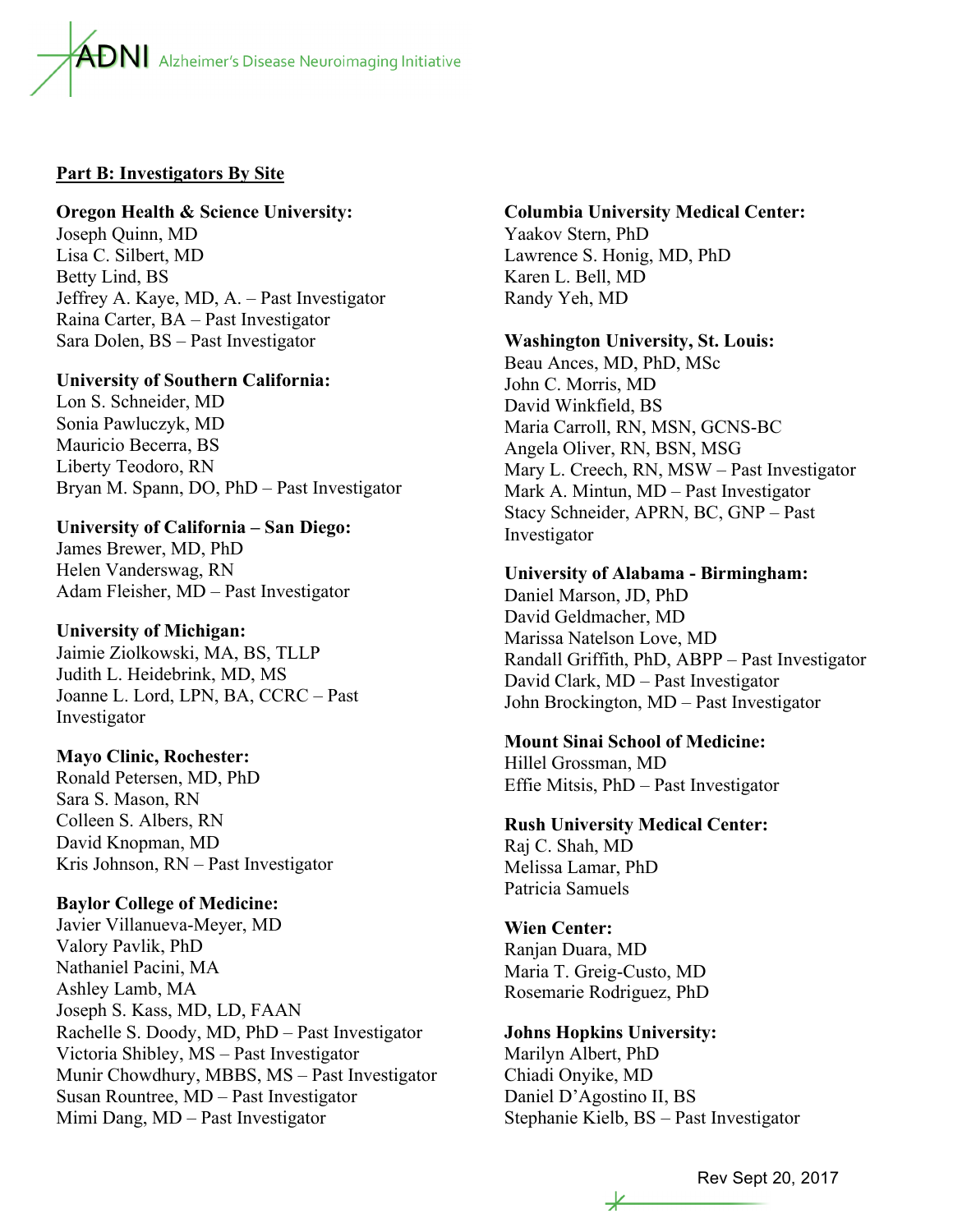# $\overline{ADN}$  Alzheimer's Disease Neuroimaging Initiative

**New York University:**

Martin Sadowski, MD, PhD Mohammed O. Sheikh, MD Jamika Singleton-Garvin, CCRP Anaztasia Ulysse Mrunalini Gaikwad

# **Duke University Medical Center:**

P. Murali Doraiswamy, MBBS, FRCP Jeffrey R. Petrella, MD Olga James, MD Salvador Borges-Neto, MD Terence Z. Wong, MD – Past Investigator Edward Coleman – Past Investigator

# **University of Pennsylvania:**

Jason H. Karlawish, MD David A. Wolk, MD Sanjeev Vaishnavi, MD Christopher M. Clark, MD – Past Investigator Steven E. Arnold, MD – Past Investigator

# **University of Kentucky:**

Charles D. Smith, MD Greg Jicha, MD Peter Hardy, PhD Riham El Khouli, MD Elizabeth Oates, MD Gary Conrad, MD

# **University of Pittsburgh:**

Oscar L. Lopez, MD MaryAnn Oakley, MA Donna M. Simpson, CRNP, MPH

# **University of Rochester Medical Center:**

Anton P. Porsteinsson, MD Kim Martin, RN Nancy Kowalksi, MS, RNC Melanie Keltz, RN Bonnie S. Goldstein, MS, NP – Past Investigator Kelly M. Makino, BS – Past Investigator M. Saleem Ismail, MD – Past Investigator Connie Brand, RN – Past Investigator

# **University of California Irvine IMIND:**

Gaby Thai, MD Aimee Pierce, MD Beatriz Yanez, RN Elizabeth Sosa, PhD Megan Witbracht, PhD

**University of Texas Southwestern Medical School:** Kyle Womack, MD Dana Mathews, MD, PhD Mary Quiceno, MD

## **Emory University:** Allan I. Levey, MD, PhD James J. Lah, MD, PhD Janet S. Cellar, DNP, PMHCNS-BC

**University of Kansas, Medical Center:** Jeffrey M. Burns, MD Russell H. Swerdlow, MD William M. Brooks, PhD

# **University of California, Los Angeles:** Ellen Woo, PhD

Daniel H.S. Silverman, MD, PhD Edmond Teng, MD, PhD Sarah Kremen, MD Liana Apostolova, MD – Past Investigator Kathleen Tingus, PhD – Past Investigator Po H. Lu, PsyD – Past Investigator George Bartzokis, MD – Past Investigator

# **Mayo Clinic, Jacksonville:**

Neill R Graff-Radford, MBBCH, FRCP (London) Francine Parfitt, MSH, CCRC Kim Poki-Walker, BA

# **Indiana University:**

Martin R. Farlow, MD Ann Marie Hake, MD Brandy R. Matthews, MD – Past Investigator Jared R. Brosch, MD Scott Herring, RN, CCRC

# **Yale University School of Medicine:**

Christopher H. van Dyck, MD Richard E. Carson, PhD Pradeep Varma, MD

# **McGill Univ., Montreal-Jewish General Hospital:**  Howard Chertkow, MD Howard Bergman, MD Chris Hosein, MEd

Rev Sept 20, 2017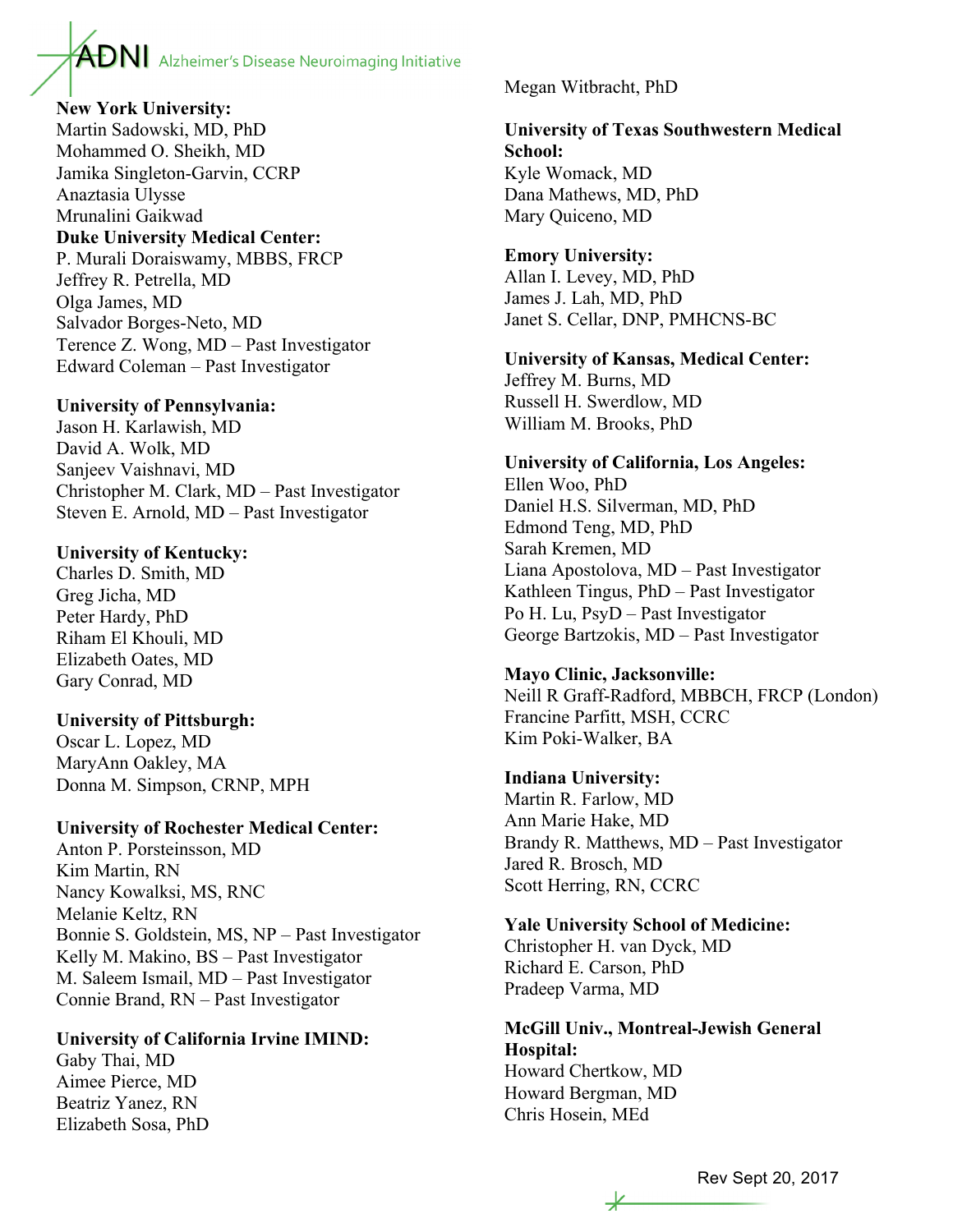# $\overline{ADN}$  Alzheimer's Disease Neuroimaging Initiative

# **Sunnybrook Health Sciences, Ontario:**

Sandra Black, MD, FRCPC Bojana Stefanovic, PhD Chris (Chinthaka) Heyn, BSC, PhD, MD, FRCPC

# **U.B.C. Clinic for AD & Related Disorders:**

Ging-Yuek Robin Hsiung, MD, MHSc, FRCPC Benita Mudge, BS Vesna Sossi, PhD Howard Feldman, MD, FRCPC – Past Investigator Michele Assaly, MA – Past Investigator

# **Cognitive Neurology - St. Joseph's, Ontario:**

Elizabeth Finger, MD Stephen Pasternack, MD, PhD William Pavlosky, MD Irina Rachinsky, MD – Past Investigator Dick Drost, PhD – Past Investigator Andrew Kertesz, MD – Past Investigator

# **Cleveland Clinic Lou Ruvo Center for Brain Health:**

Charles Bernick, MD, MPH Donna Munic, PhD

# **Northwestern University:**

Marek-Marsel Mesulam, MD Emily Rogalski, PhD Kristine Lipowski, MA Sandra Weintraub, PhD Borna Bonakdarpour, MD Diana Kerwin, MD – Past Investigator Chuang-Kuo Wu, MD, PhD – Past Investigator Nancy Johnson, PhD – Past Investigator

# **Premiere Research Inst (Palm Beach Neurology):** Carl Sadowsky, MD Teresa Villena, MD

# **Georgetown University Medical Center:**

Raymond Scott Turner, MD, PhD Kathleen Johnson, NP Brigid Reynolds, NP

# **Brigham and Women's Hospital:**

Reisa A. Sperling, MD Keith A. Johnson, MD Gad A. Marshall, MD

# **Stanford University:**

Jerome Yesavage, MD Joy L. Taylor, PhD Steven Chao, MD, PhD Barton Lane, MD – Past Investigator Allyson Rosen, PhD – Past Investigator Jared Tinklenberg, MD – Past Investigator

# **Banner Sun Health Research Institute:**

Edward Zamrini, MD Christine M. Belden, PsyD Sherye A. Sirrel, CCRC

# **Boston University:**

Neil Kowall, MD Ronald Killiany, PhD Andrew E. Budson, MD Alexander Norbash, MD – Past Investigator Patricia Lynn Johnson, BA – Past Investigator

# **Howard University:**

Thomas O. Obisesan, MD, MPH Ntekim E. Oyonumo, MD, PhD Joanne Allard, PhD Olu Ogunlana, BPharm

# **Case Western Reserve University:**

Alan Lerner, MD Paula Ogrocki, PhD Curtis Tatsuoka, PhD Parianne Fatica, BA, CCRC

# **University of California, Davis – Sacramento:**

Evan Fletcher, PhD Pauline Maillard, PhD John Olichney, MD Charles DeCarli, MD Owen Carmichael, PhD – Past Investigator

#### **Neurological Care of CNY:** Smita Kittur, MD – Past Investigator

# **Parkwood Institute:**

Michael Borrie, MB ChB T-Y Lee, PhD Dr Rob Bartha, PhD

# **University of Wisconsin:** Sterling Johnson, PhD Sanjay Asthana, MD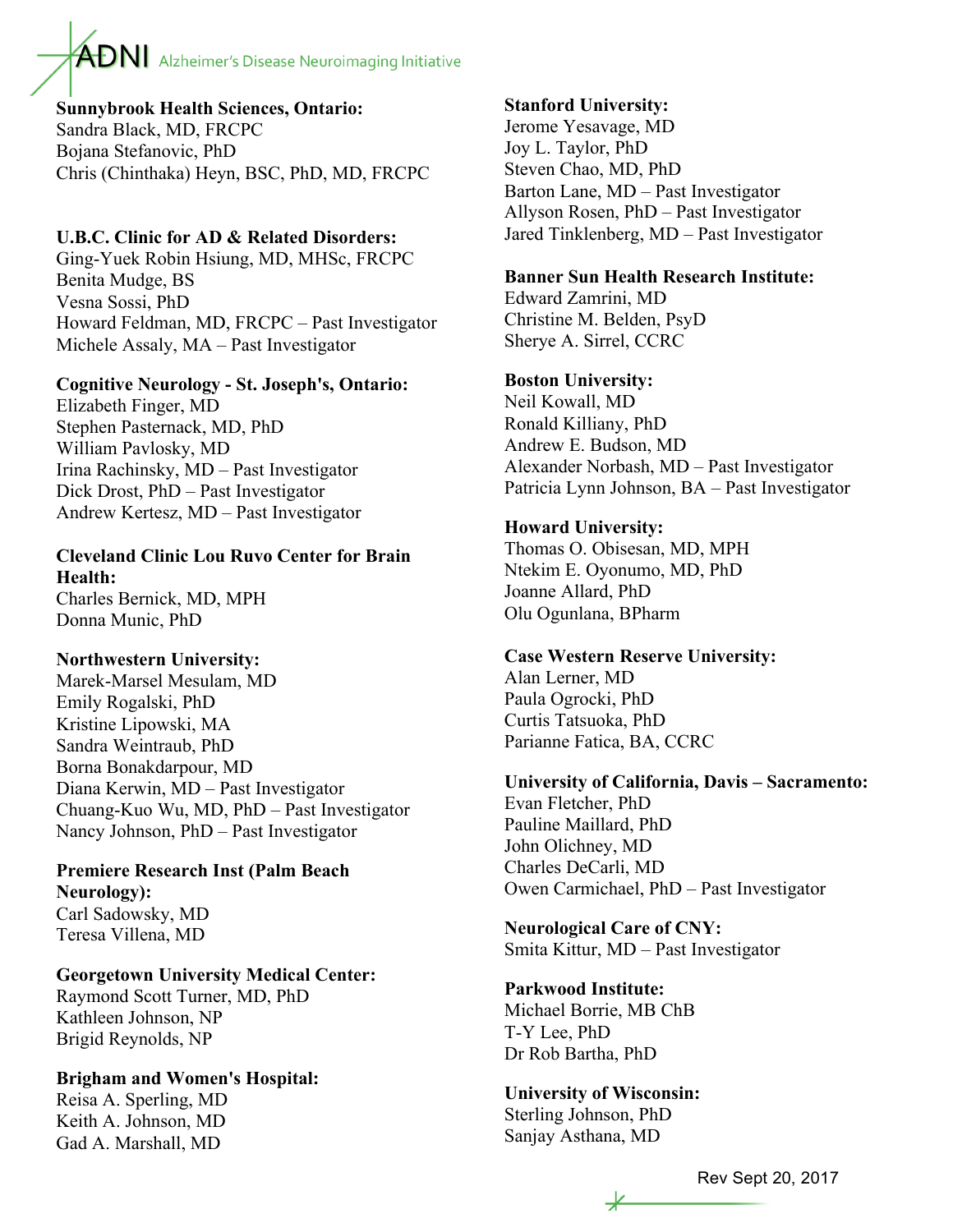$\mathbf{ADN}$  Alzheimer's Disease Neuroimaging Initiative

Cynthia M. Carlsson, MD, MS

# **Banner Alzheimer's Institute:**

Pierre Tariot, MD Anna Burke, MD Joel Hetelle, BS Kathryn DeMarco, BS Nadira Trncic, MD, PhD, CCRC – Past Investigator Adam Fleisher, MD – Past Investigator Stephanie Reeder, BA – Past Investigator

#### **Dent Neurologic Institute:**

Vernice Bates, MD Horacio Capote, MD Michelle Rainka, PharmD, CCRP

# **Ohio State University:**

Douglas W. Scharre, MD Maria Kataki, MD, PhD Rawan Tarawneh, MD

# **Albany Medical College:**

Earl A. Zimmerman, MD Dzintra Celmins, MD David Hart, MD

# **Hartford Hospital, Olin Neuropsychiatry Research Center:** Godfrey D. Pearlson, MD

Karen Blank, MD Karen Anderson, RN

# **Dartmouth-Hitchcock Medical Center:**

Laura A. Flashman, PhD Marc Seltzer, MD Mary L. Hynes, RN, MPH Robert B. Santulli, MD – Past Investigator

# **Wake Forest University Health Sciences:**

Kaycee M. Sink, MD, MAS Mia Yang, MD Akiva Mintz, MD, PhD

# **Rhode Island Hospital:**

Brian R. Ott, MD Geoffrey Tremont, PhD Lori A. Daiello, Pharm.D, ScM

**Butler Hospital:** Courtney Bodge, PhD Stephen Salloway, MD, MS Paul Malloy, PhD Stephen Correia, PhD Athena Lee, PhD

# **UC San Francisco:**

Howard J. Rosen, MD Bruce L. Miller, MD David Perry, MD

#### **Medical University South Carolina:**

Jacobo Mintzer, MD, MBA Kenneth Spicer, MD, PhD David Bachman, MD

#### **St. Joseph's Health Care:**

Elizabeth Finger, MD Stephen Pasternak, MD Irina Rachinsky, MD John Rogers, MD Andrew Kertesz, MD – Past Investigator Dick Drost, MD – Past Investigator

# **Nathan Kline Institute**

Nunzio Pomara, MD Raymundo Hernando, MD Antero Sarrael, MD

## **University of Iowa College of Medicine**

Delwyn D. Miller, PharmD, MD Karen Ekstam Smith, RN Hristina Koleva, MD Ki Won Nam, MD Hyungsub Shim, MD Susan K. Schultz, MD – Past Investigator

# **Cornell University**

Norman Relkin, MD, PhD Gloria Chiang, MD Michael Lin, MD Lisa Ravdin, PhD

# **University of South Florida: USF Health Byrd Alzheimer's Institute** Amanda Smith, MD Christi Leach, MD Balebail Ashok Raj, MD – Past Investigator Kristin Fargher, MD – Past Investigator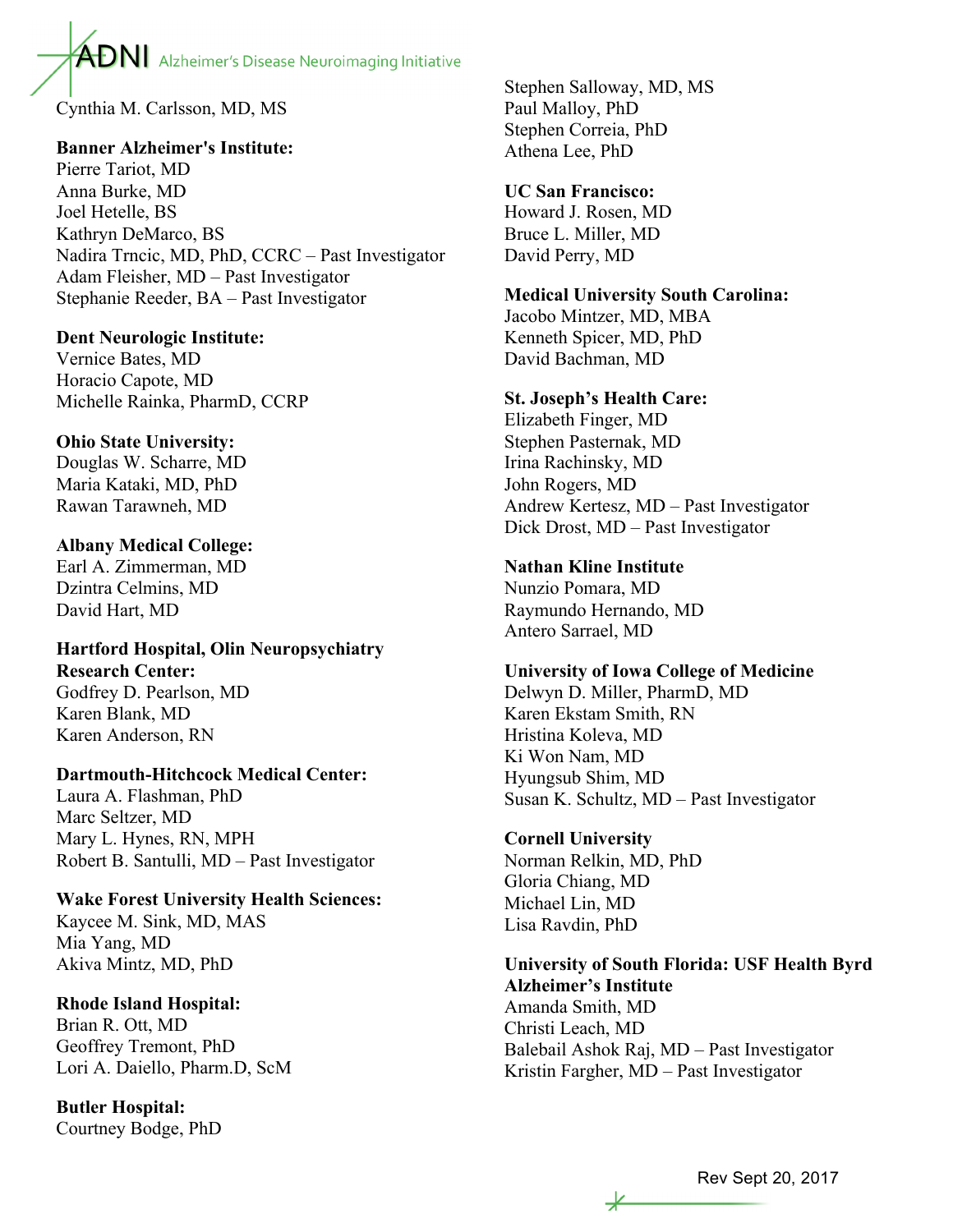

# **DOD ADNI**

# **Part A: Leadership and Infrastructure**

**Principal Investigator**

Michael W. Weiner, MD University of California, San Francisco

**ATRI PI and Director of Coordinating Center Clinical Core** Paul Aisen, MD University of Southern California

#### **Executive Committee**

Michael Weiner, MD UC San Francisco Ronald Petersen, MD, PhD Mayo Clinic, Rochester

Danielle Harvey, PhD UC Davis Clifford R. Jack, Jr., MD Mayo Clinic, Rochester William Jagust, MD UC Berkeley Andrew J. Saykin, PsyD Indiana University Arthur W. Toga, PhD USC

#### **Psychological Evaluation/PTSD Core**

Thomas Neylan, MD UC San Francisco

# **Traumatic Brain Injury/TBI Core**

**Data and Publication Committee (DPC)** Robert C. Green, MD, MPH BWH/HMS (Chair)

**Resource Allocation Review Committee** Tom Montine, MD, PhD University of Washington (Chair)

# **Clinical Core Leaders**

Michael Weiner MD Core PI

#### **Clinical Informatics and Operations**

Gustavo Jimenez, MBS USC Michael Donohue, PhD USC Devon Gessert, BS USC

Paul Aisen, MD University of Southern California Robert C. Green, MD, MPH Brigham and Women's Hospital/ Harvard Medical School John C. Morris, MD Washington University St. Louis Leslie M. Shaw, PhD Perelman School of Medicine, UPenn John Q. Trojanowki, MD, PhD Perelman School of Medicine, University of Pennsylvania

Jordan Grafman, PhD Rehabilitation Institute of Chicago, Feinberg School of Medicine, Northwestern University

Ronald Petersen, MD, PhD Mayo Clinic, Rochester (Core PI) Paul Aisen, MD University of Southern California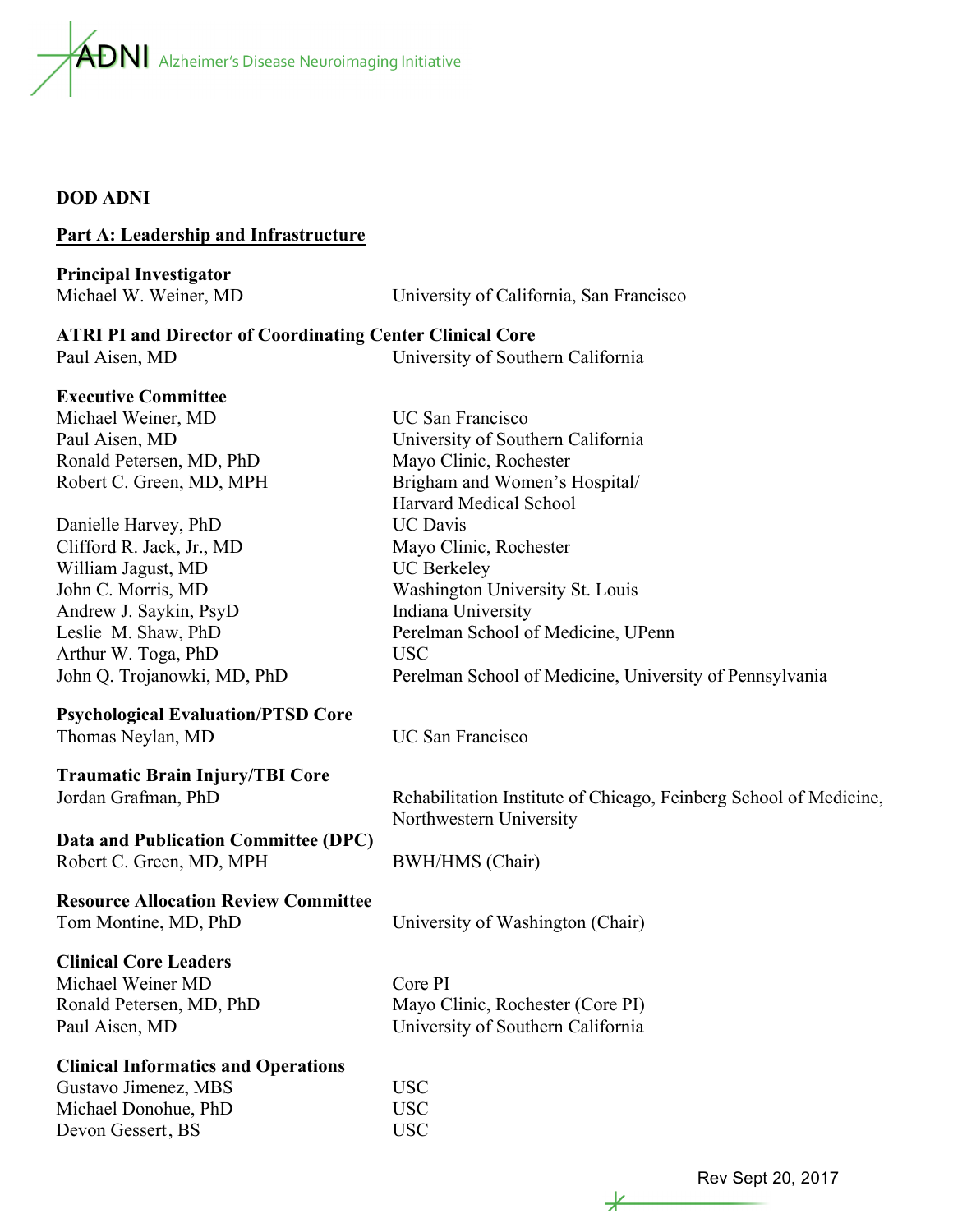| Jennifer Salazar, MBS | <b>USC</b> |
|-----------------------|------------|
| Yuliana Cabrera, BS   | <b>USC</b> |
| Sarah Walter, MSc     | <b>USC</b> |
|                       |            |

Lindsey Hergesheimen, BS USC

## **San Francisco Veterans Affairs Medical Center**

| Thomas Neylan, MD     | <b>UC San Francisco</b> |
|-----------------------|-------------------------|
| Jacqueline Hayes      | <b>UC San Francisco</b> |
| <b>Shannon Finley</b> | <b>UC San Francisco</b> |

# **Biostatistics Core Leaders and Key Personnel**

| Danielle Harvey, PhD | UC Davis (Core PI) |
|----------------------|--------------------|
| Michael Donohue, PhD | UC San Diego       |

#### **MRI Core Leaders and Key Personnel**

| Clifford R. Jack, Jr., MD | Mayo Clinic, Rochester (Core PI) |
|---------------------------|----------------------------------|
| Matthew Bernstein, PhD    | Mayo Clinic, Rochester           |
| Bret Borowski, RT         | Mayo Clinic                      |
| Jeff Gunter, PhD          | Mayo Clinic                      |
| Matt Senjem, MS           | Mayo Clinic                      |
| Kejal Kantarci            | Mayo Clinic                      |
| Chad Ward                 | Mayo Clinic                      |
|                           |                                  |

#### **PET Core Leaders and Key Personnel**

| William Jagust, MD    |
|-----------------------|
| Robert A. Koeppe, PhD |
| Norm Foster, MD       |
| Eric M. Reiman, MD    |
| Kewei Chen, PhD       |
| Susan Landau, PhD     |

# UC Berkeley (Core PI) University of Michigan University of Utah Banner Alzheimer's Institute Banner Alzheimer's Institute UC Berkeley

#### **Neuropathology Core Leaders**

John C. Morris, MD Washington University St. Louis Nigel J. Cairns, PhD, FRCPath Washington University St. Louis Erin Householder, MS Washington University St. Louis

#### **Biomarkers Core Leaders and Key Personnel**

| Leslie M. Shaw, PhD         | Perelman School of Medicine, UPenn |
|-----------------------------|------------------------------------|
| John Q. Trojanowki, MD, PhD | Perelman School of Medicine, UPenn |
| Virginia Lee, PhD, MBA      | Perelman School of Medicine, UPenn |
| Magdalena Korecka, PhD      | Perelman School of Medicine, UPenn |
| Michal Figurski, PhD        | Perelman School of Medicine, UPenn |
|                             |                                    |

#### **Informatics Core Leaders and Key Personnel**

| Arthur W. Toga, PhD | USC (Core PI)    |
|---------------------|------------------|
| Karen Crawford      | <b>USC</b>       |
| Scott Neu, PhD      | USC <sup>1</sup> |

# Kelly Harless, BA USC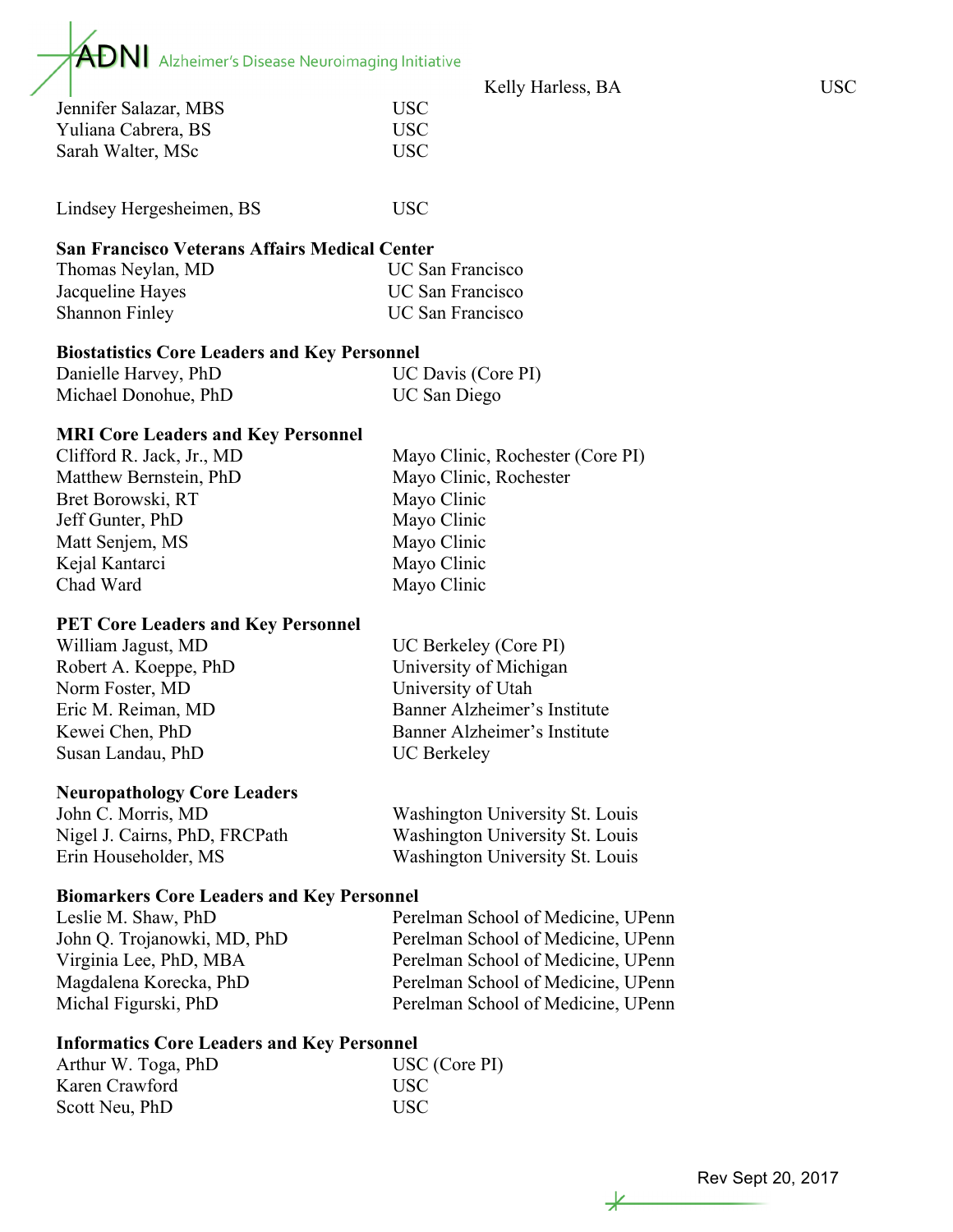Andrew J. Saykin, PsyD Indiana University Tatiana M. Foroud, PhD Indiana University

Steven Potkin, MD UC VC Irvine Li Shen, PhD Indiana University Kelley Faber, MS, CCRC Indiana University Sungeun Kim, PhD Indiana University Kwangsik Nho, PhD Indiana University

**Genetics Core Leaders and Key Personnel**

# **Initial Concept Planning & Development**

Michael W. Weiner, MD UC San Francisco Karl Friedl Department of Defense (retired)

#### **Part B: Investigators By Site**

#### **University of Southern California:**

Lon S. Schneider, MD, MS Sonia Pawluczyk, MD Mauricio Becerra

#### **University of California, San Diego:**

James Brewer, MD, PhD Helen Vanderswag, RN

# **Columbia University Medical Center:**

Yaakov Stern, PhD Lawrence S. Honig, MD, PhD Karen L. Bell, MD

# **Rush University Medical Center:**

Debra Fleischman, Ph.D. Konstantinos Arfanakis, Ph.D. Raj C. Shah, M.D.

# **Wien Center:**

Dr. Ranjan Duara MD PI Dr. Daniel Varon MD Co-PI Maria T Greig HP Coordinator

# **Duke University Medical Center:** P. Murali Doraiswamy, MBBS Jeffrey R. Petrella, MD

Olga James, MD

# **University of Rochester Medical Center:**

Anton P. Porsteinsson, MD (director) Bonnie Goldstein, MS, NP (coordinator) Kimberly S. Martin, RN

# **University of California, Irvine:** Steven G. Potkin, MD Adrian Preda, MD Dana Nguyen, PhD **Medical University South Carolina:** Jacobo Mintzer, MD, MBA Dino Massoglia, MD, PhD Olga Brawman-Mintzer, MD

# **Premiere Research Inst (Palm Beach Neurology):** Carl Sadowsky, MD Walter Martinez, MD Teresa Villena, MD

# **University of California, San Francisco:** William Jagust MD Susan Landau PhD Howard Rosen, MD David Perry

# **Georgetown University Medical Center:** Raymond Scott Turner, MD, PhD Kelly Behan Brigid Reynolds, NP

# **Brigham and Women's Hospital:**

Reisa A. Sperling, MD Keith A. Johnson, MD Gad Marshall, MD

# **Banner Sun Health Research Institute:** Marwan N. Sabbagh, MD Sandra A. Jacobson, MD

Rev Sept 20, 2017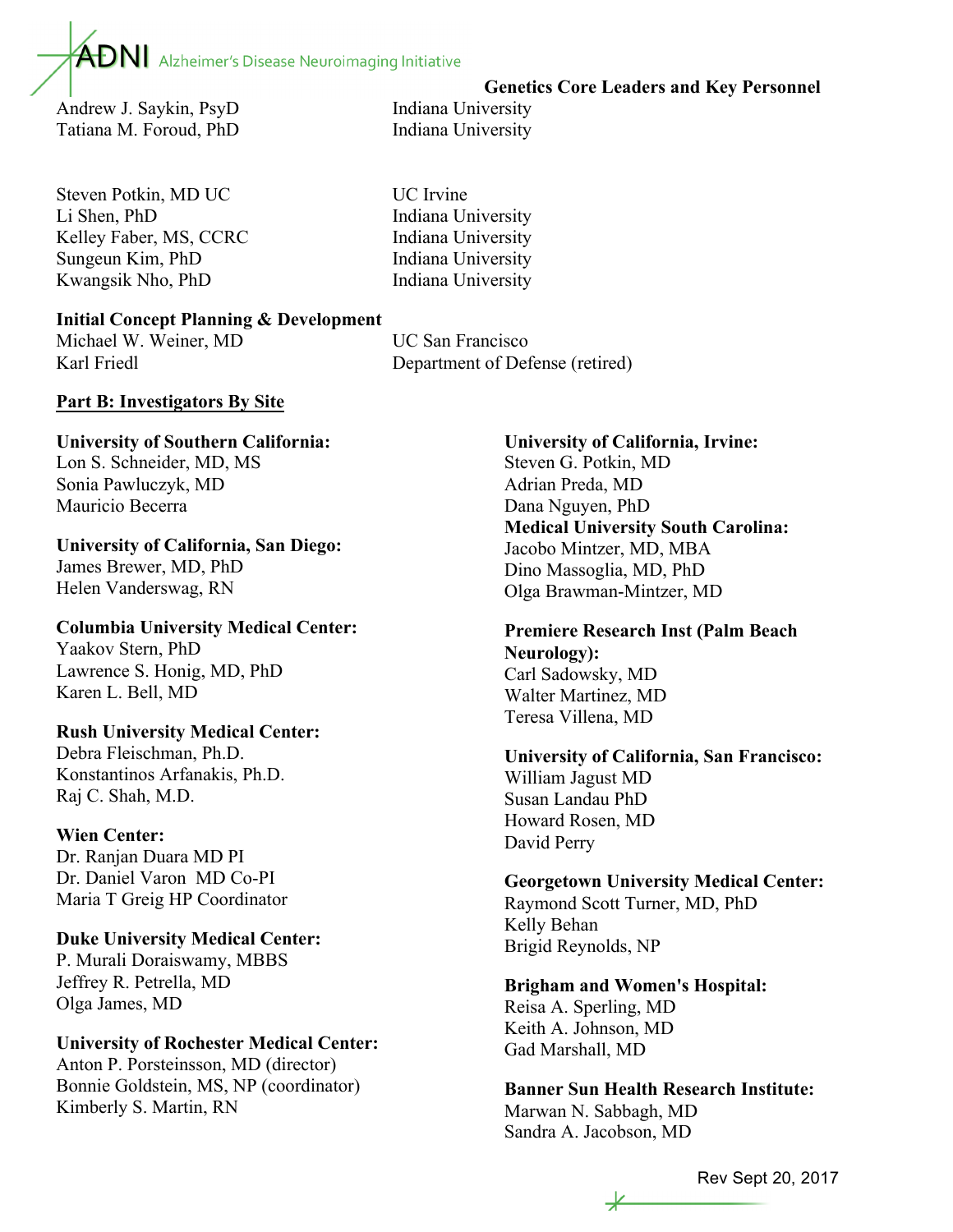$\mathbf{A}\mathbf{D}\mathbf{N}\mathbf{I}$  Alzheimer's Disease Neuroimaging Initiative

Sherye A. Sirrel, MS, CCRC

**Howard University:** Thomas O. Obisesan, MD, MPH Saba Wolday, MSc Joanne Allard, PhD

**University of Wisconsin:** Sterling C. Johnson, Ph.D. J. Jay Fruehling, M.A. Sandra Harding, M.S.

**University of Washington:** Elaine R. Peskind, MD Eric C. Petrie, MD, MS

Gail Li, MD, PhD

**Stanford University:** 

Jerome A. Yesavage, MD Joy L. Taylor, PhD Ansgar J. Furst, PhD Steven Chao, M.D.

**Cornell University:**

Norman Relkin, MD, PhD Gloria Chiang, MD Lisa Ravdin, PhD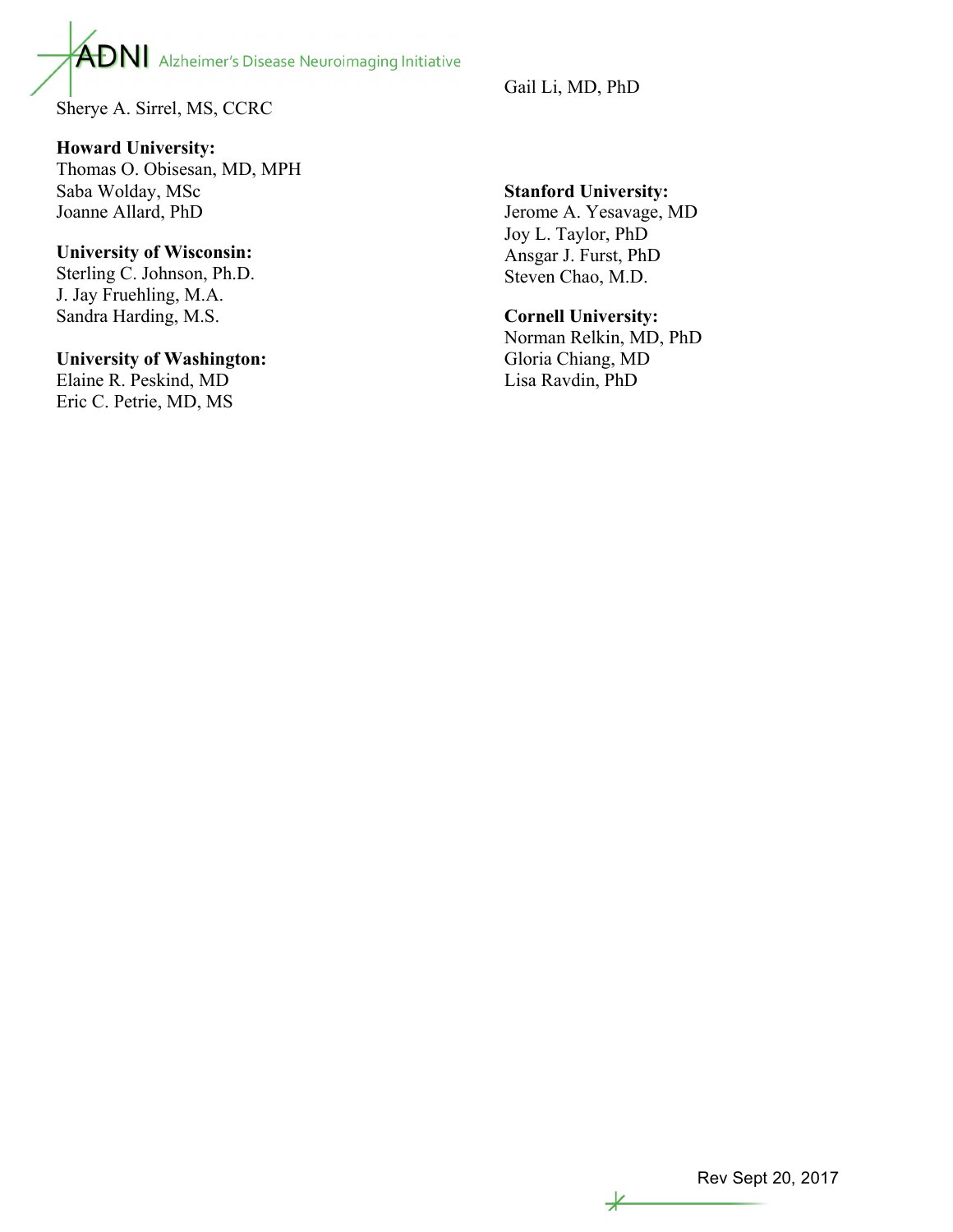

# **ADNI Depression**

#### **Part A: Leadership and Infrastructure**

**Principal Investigator**

Scott Mackin, PhD University of California, San Francisco

#### **ATRI PI and Director of Coordinating Center Clinical Core**

| Paul Aisen, MD  | University of Southern California |
|-----------------|-----------------------------------|
| Rema Raman, PhD | University of Southern California |

#### **Executive Committee**

Scott Mackin, PhD UC San Francisco Michael Weiner, MD UC San Francisco Clifford R. Jack, Jr., MD Mayo Clinic, Rochester Susan Landau, PhD UC Berkeley Andrew J. Saykin, PsyD Indiana University Charles DeCarli, MD UC Davis Robert A. Koeppe, PhD University of Michigan

Paul Aisen, MD University of Southern California Rema Raman, PhD University of Southern California Arthur W. Toga, PhD University of Southern California

#### **Data and Publication Committee (DPC)**

Robert C. Green, MD, MPH BWH/HMS (Chair) Erin Drake, MA BWM/HMS (Director)

#### **Clinical Core Leaders**

Michael Weiner MD Core PI

Paul Aisen, MD University of Southern California Rema Raman, PhD University of Southern California Mike Donohue, PhD University of Southern California

## **Clinical Informatics, Operations and Regulatory Affairs**

| Gustavo Jimenez, MBS     | <b>USC</b> |
|--------------------------|------------|
| Devon Gessert, BS        | <b>USC</b> |
| Kelly Harless, BA        | <b>USC</b> |
| Jennifer Salazar, MBS    | <b>USC</b> |
| Yuliana Cabrera, BS      | <b>USC</b> |
| Sarah Walter, MSc        | <b>USC</b> |
| Lindsey Hergesheimer, BS | <b>USC</b> |
| Elizabeth Shaffer, BS    |            |

#### **Psychiatry Site Leaders and Key Personnel**

| UC San Francisco         |
|--------------------------|
| <b>UC San Francisco</b>  |
| <b>UC San Francisco</b>  |
| University of Pittsburgh |
| University of Pittsburgh |
|                          |